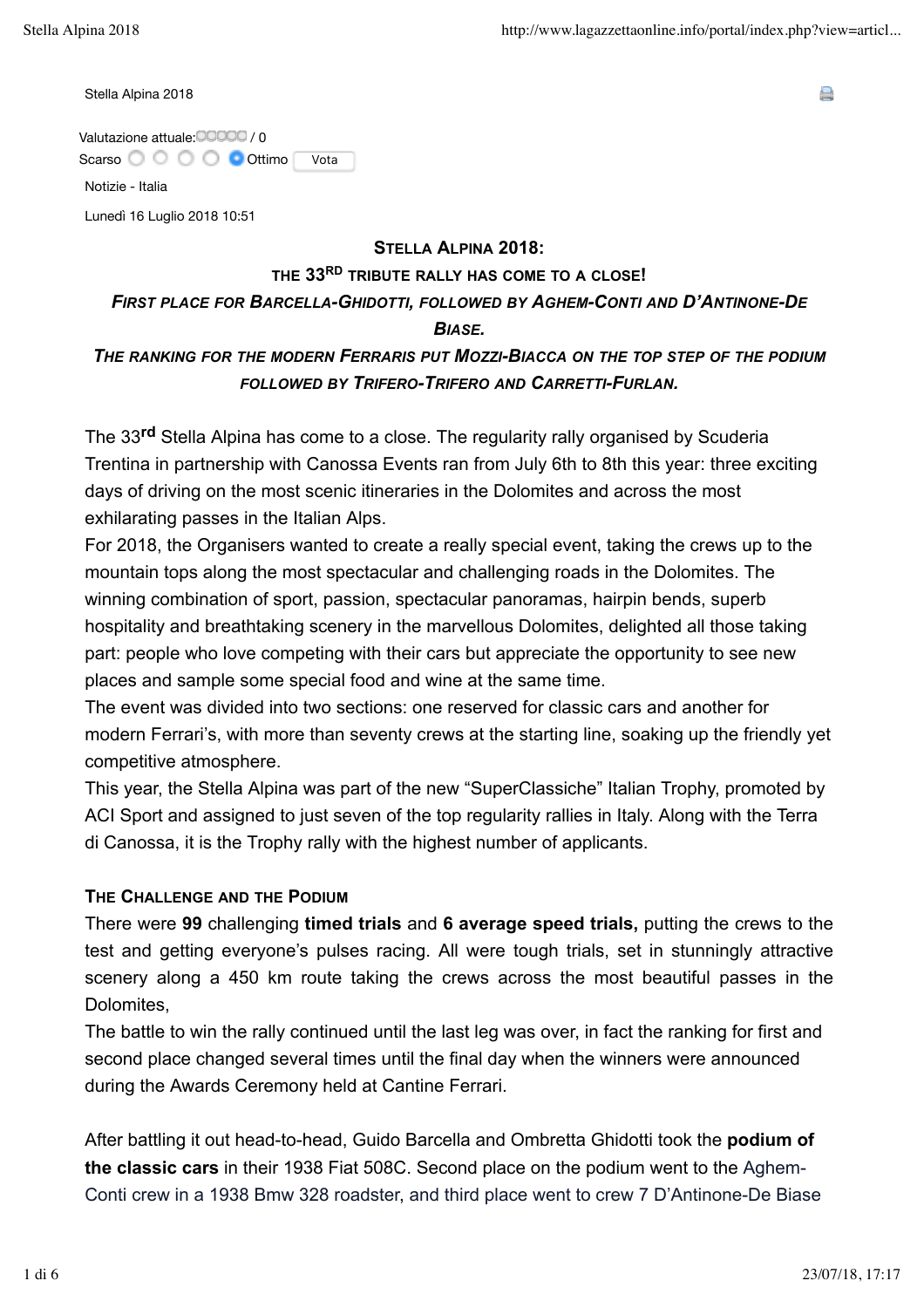in a 1969 Porsche 911.

The top step on the **podium for the modern Ferraris** went to Giordano Mozzi and Stefania Biacca in a Ferrari 458 Spider, who were the unrivalled leaders of the ranking from day one, followed by Trifero-Trifero in a Ferrari 456MGT and Carretti-Furlan in a Ferrari 488 Spider.

For the **Trofeo Azimut-Stella Alpina**, reserved for pre 1957 cars, Barcella-Ghidotti won first prize followed by Aghem-Conti and then Salvinelli Ceccardi in a 1930 Fiat 514 MM.

Loro Piana Classic Car Team took home the Trofeo Banca Galileo for the **first ranking team**.

The **Ladies Cup** went to Guaita- Arnoldi in a 1971 Lancia Fulvia coupé 1.3 S II series who also came first in the ranking for the **Average Speed Trials**.

The gorgeous Aston Marin DB 4 driven by Astorri-Zucchini won the Classic Car Prize assigned to the **most elegant car.**

### **SPARING A THOUGHT FOR OTHERS**

During the spectacular events planned for Saturday, after driving up to a high altitude at Alpe Lusia and admiring the picture-perfect view as the sun set over the Dolomites, a genuinely touching moment awaited the crews.

Luigi Orlandini, CEO of Canossa Events, had organised a surprise meeting for the crews with Fiorentina soccer team, who were staying in Moena for their usual pre-season retreat and represented at Valbona by legendary world champion Giancarlo Antognoni and coach Stefano Pioli.

He also organised a special charity event with a silent auction held during dinner, when the crews fought it out to take home a football autographed by the squad. The crews responded generously, raising almost 6,000 Euros between the highest bid and donations, given to the City of Moena to help clean up the havoc caused by recent floods.

The autographed football was taken home by Enrico Zobele from Trentino, the patron of the event.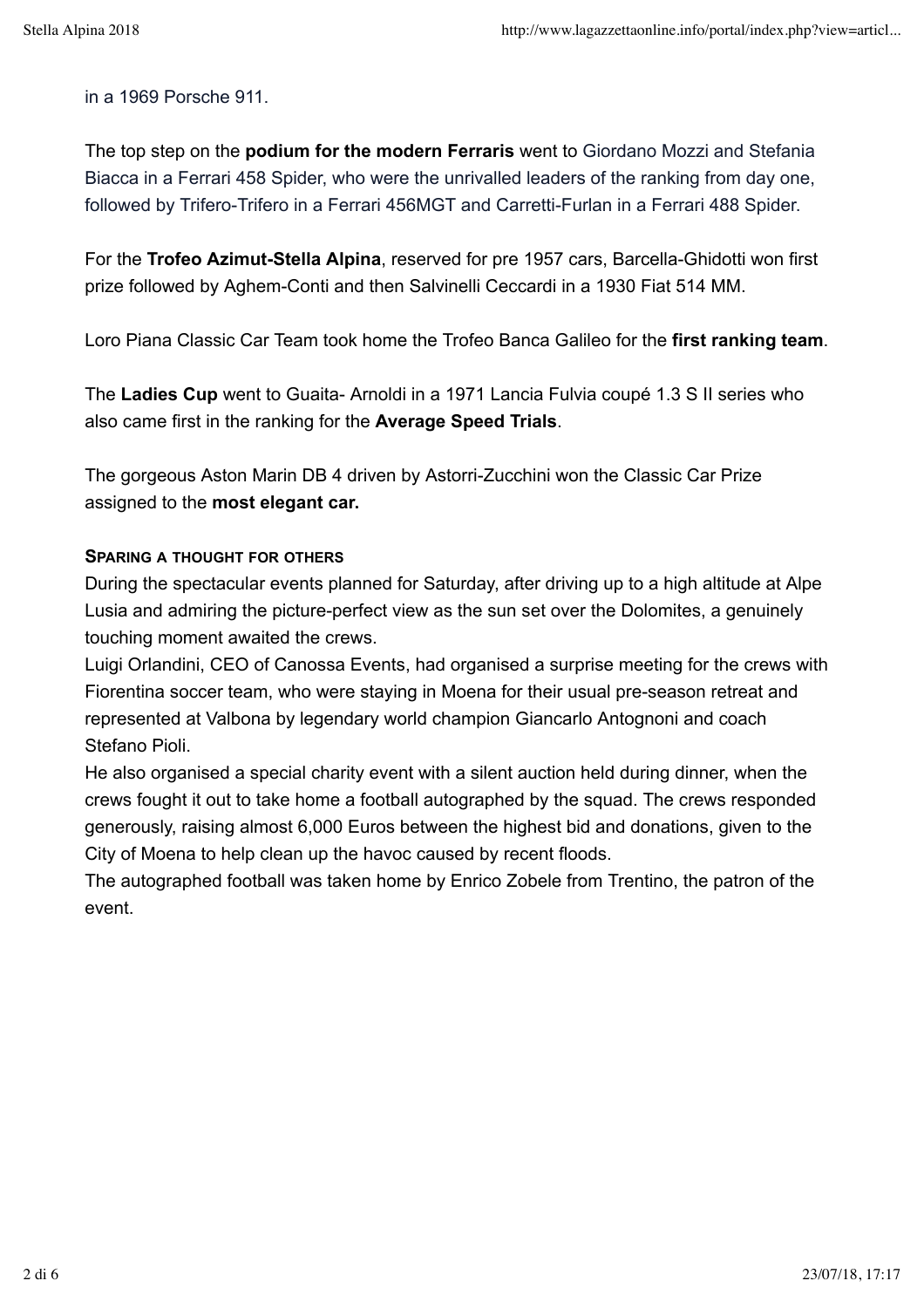

**THE ROUTE AND THE LEGS: THE EVENT DAY BY DAY**

# **Thursday 5th July – the pre-rally regularity race**

On Thursday 5<sup>th</sup> July, the organisers gave the crews a taster of the race with a regularity trial held by a well-know celebrity: Giordano Mozzi, several times Italian champion, three times winner of the Stella Alpina and twice winner of the Mille Miglia. An opportunity to "fire up" the engines and get to grips with the chronometer in a fun-filled but thrilling climate of anticipation.

# **Friday 6th July - Scrutineering and First Leg**

The grounds at Cantine Ferrari started to fill up on Friday 6<sup>th</sup> July, as over seventy crews arrived for the Stella Alpina, all full of enthusiasm and ready to take up the challenge presented by the roads in Trentino. Race documents were checked, the welcome gifts offered by the sponsors and organisers were handed out, and the cars were inspected and admired: a truly superb parterre for any Classic Car enthusiast and fans of the Prancing Horse. The starting line was in Piazza Fiera in the centre of Trento, where the cars were presented to the public under the watchful eye of the ancient city walls.

The race got off to a start and the cars headed off towards Baselga di Piné and the relatively unknown and unspoilt Val di Cembra for the first series of trials. After a warm welcome and a pause in the village of Sover, the crews set off once again for Val di Fiemme, Cavalese, Lavazé Pass, Obereggen, Lake Carezza, Costalunga Pass, and finally Pozza di Fassa, where a welcome party had been organised with local folklore groups putting on a show. After dinner, the crews rested overnight in accommodation arranged in the best hotels in Moena.

## **Saturday 7th July - Checks and Second Leg**

Saturday was set aside for a challenging itinerary through the spectacular scenery of the Dolomites: a panoramic but complex route crossing seven passes in the Alps, including Pordoi, Campolongo, Gardena, Sella, Fedaia and Valles.

The cars drove through Canazei, onto Passo Pordoi and around the Sella Group, continuing through Arabba, Corvara, Passo Gardena, and then back to Canazei. Afterwards, they headed off again to Lake Fedaia before driving down to Alleghe, Agordo, Falcade, Valles Pass, spectacular Paneveggio forest, Bellamonte and Predazzo, ending their long tour in the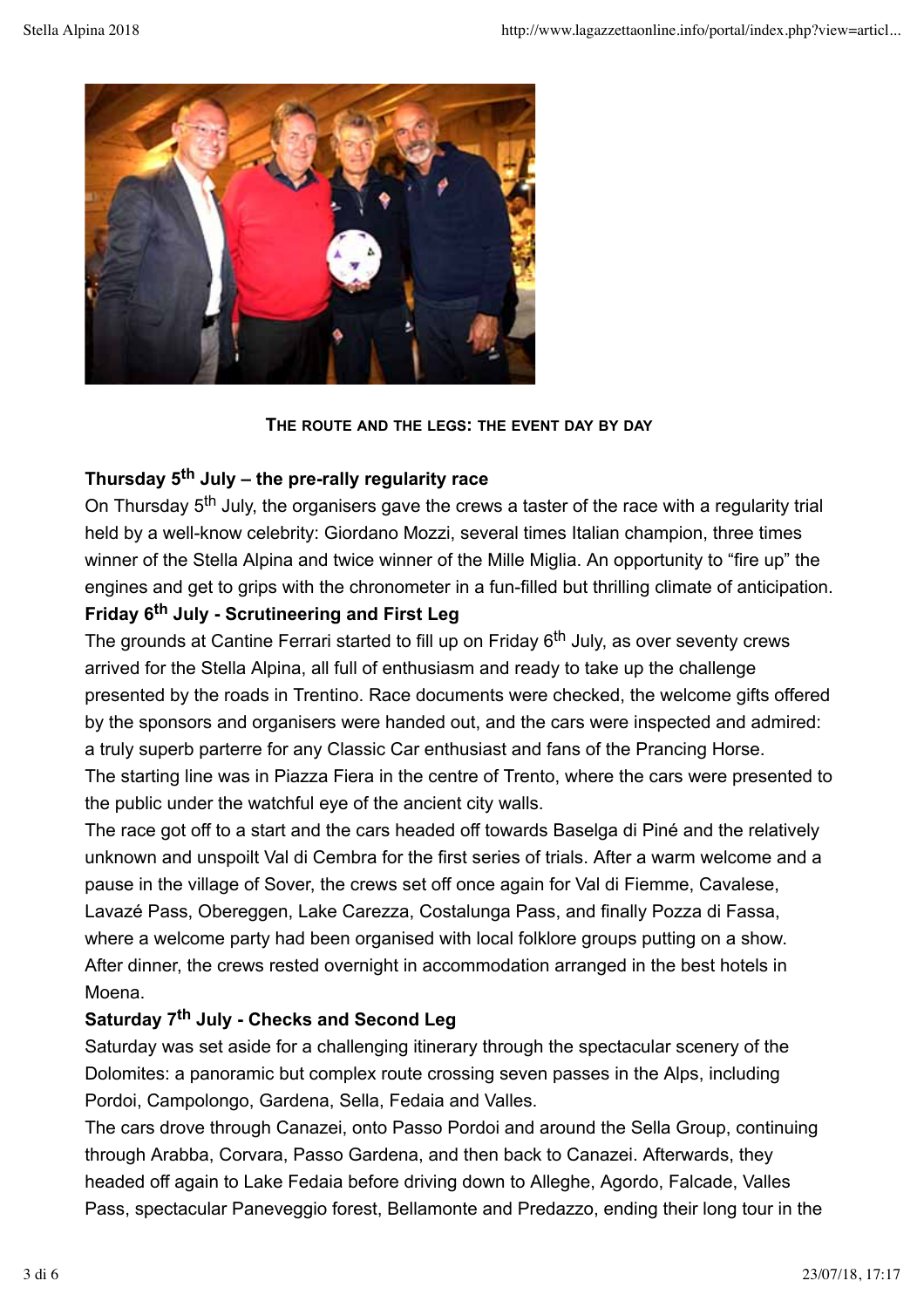centre of Moena amidst a well-deserved throng of admirers.

The second leg was expected to be the most challenging of all three; the one that would have the greatest sway on the final ranking. And so it was, with a fierce battle for first and second place. Between one series of trials and the next, the crews revelled in the generous Trentino hospitality with welcome breaks organised with the support of local tourist offices in Corvara, Canazei and Agordo. The crews enjoyed lunch on the shore of Lake Alleghe, with the cars lined up for passers-by to admire. And when they arrived in Moena, the public was again out in force to cheer on the cars.

There was just enough time to relax and chat about the race so far before heading off up the mountain to Chalet Valbona, where the view across the Dolomites took everyone's breath away.

It was a special evening celebrated by the crystal-clear sunset over the Alps. And then there was the surprise encounter with two icons of Italian soccer: legendary world champion Giancarlo Antognoni and Fiorentina coach Stefano Pioli. It was also the occasion for a fine event to help the town of Moena, devastated by floods over the last few days, but already picking itself up with pride. During dinner, the crews took part in a silent auction, bidding for a signed football with the autographs of all the Fiorentina team players. The crews responded generously, collecting a considerable sum to donate to the town of Moena to help repair the damage caused by the floods. The autographed football was taken home by Enrico Zobele from Trentino, the patron of the event.

The evening was also an opportunity for Lady Luck to come calling, in the draw for several fabulous prizes from the partners of the event, handed out by CEO of Scuderia Trentina, Fiorenzo Dalmeri. Two helmets offered by MOMO Design went to crews Rebecchi-Rebecchi and Del Bufalo-Del Bufalo, whilst crews Sacco-Costa and Angelino-Angelino took home two Borino S with Stella Alpina customisation offered by Digitech Timing.

## **Sunday 8th July - the Last Leg and Awards Ceremony**

Sunday got off to a start at Vigo di Fassa, then drove through Val di Fiemme and the Valle dell'Adige to Lavis, the leg's final destination. En route, the last groups of trials decreed the final winners.

The crews then returned to the original starting point, closing a virtuous circle at Cantine Ferrari, for the highly-anticipated awards ceremony.

There was time to relax and chat with the other crews while waiting for the rankings to be published, trading stories about the trials and the route, saying goodbye to old and new friends and making a date for the 2019 rally.

The cups and watches were on display in the room where the winners were to be announced, the timekeepers handed over the rankings, the doors opened, and all the team was ready to welcome the competitors and the winners of this edition…

## **WHAT PEOPLE ARE SAYING**

Crew Barcella-Ghidotti, winners of the overall ranking and the Azimut trophy, were beaming: "After taking the Winter Marathon, this was the first important rally we took on with the intention of adding our names to the role of honour for the first time. We managed to pull it off,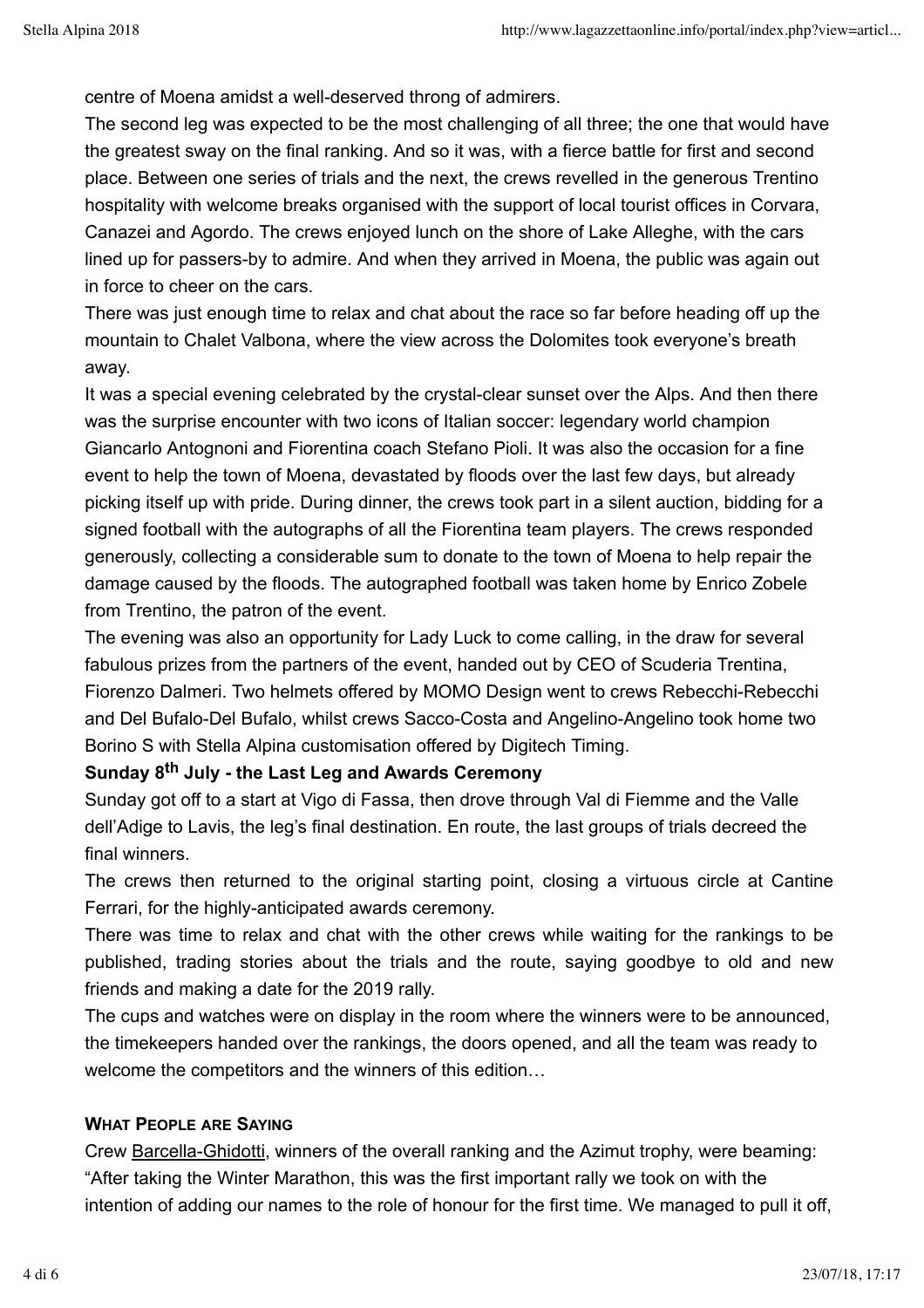beating many very valid rivals, first of all Gianmaria Aghem and Rossella Conti, mainly thanks to our steamroller of a second day that countered our rather lustreless day one. The climbs were tough going for our pre-war car but in the end we reached the goal we set ourselves". Patron of the event, Enrico Zobele, explained the ties linking the Stella Alpina with its glorious past: "The Stella Alpina is a special rally and I am proud to be its patron. It is a challenging race with lots of kilometres to cover and mountain passes to cross, but it is also a rally that gives you the chance to take a look around and enjoy some spectacular scenery, the trees in bloom, the Dolomites, some marvellous modern and classic cars who are the real protagonists".

A smiling Fiorenzo Dalmeri, CEO of Scuderia Trentina, thanked everyone, adding: "We are not just good at our job, we are also lucky to be organising the Stella Alpina in such a beautiful, exceptional and hospital area. It is also a place that has a great love of motoring. I think this combination of unique scenery and marvellous cars is also an excellent way to promote our area and its unique and spectacular natural attractions. And since we talked about the love of motor sports, I think it is my duty to mention another of our fabulous attractions: the legendary Trento Bondone hill climb, the most important in Europe that was held just recently"

## **THANKS:**

Scuderia Trentina and Canossa Events would like to thank all those who helped to make the event such a success: first of all the competitors, be they newcomers or old-timers, whose enthusiasm made this year's rally truly unique.

Thanks to the City and the Provincial Government of Trento, the City of Moena for hosting the event, as well as all the local authorities in the towns we passed through, Automobile Club d'Italia, all our friends at Scuderia Trentina, the many CSAI Rally Officers, all the race management staff, and all our supporters and volunteers as none of this would have been possible without their support.

The success of the Stella Alpina was also possible thanks to our prestigious partners, especially Azimut Wealth Management, main sponsor acknowledged with its own challenge Trophy; Cuervo y Sobrinos, who presented 2 splendid watches to the winners; Banca Galileo that gave the prize to the best Scuderia; and Cantine Ferrari who hosted part of the event and was acknowledged with the ranking of the modern Ferrari's. Thanks also to Fassi, Zuccari who presented each crew with a product pack; Tridentum Auto who made several splendid Maserati's available to the Organisation; Digitech, MOMO Design, and Gare d'Epoca which commemorated the most elegant car.

The dates for the 2019 Stella Alpina will be announced in September as usual.